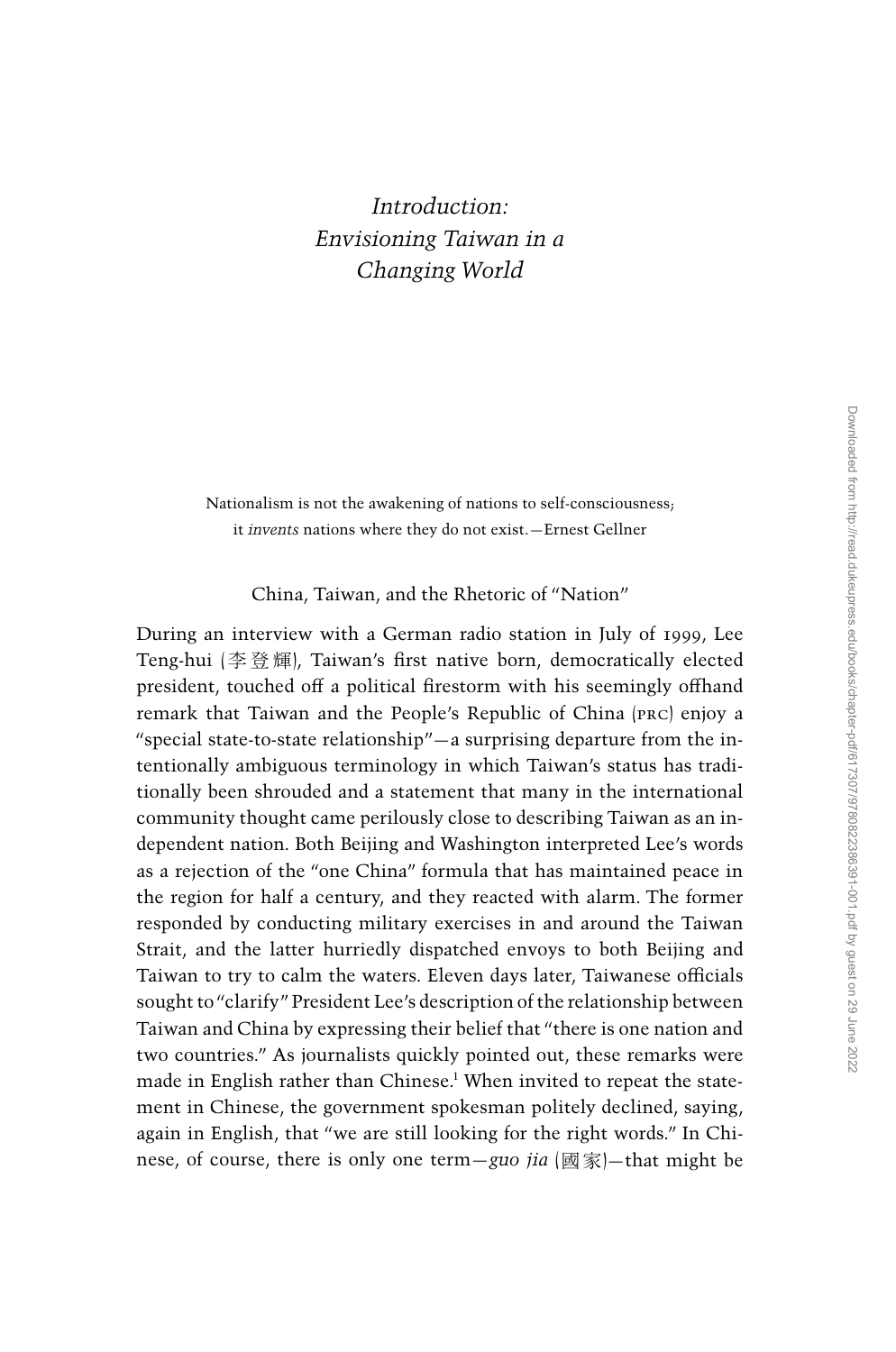used to describe Taiwan's undefined status. English, on the other hand, has several different words—nation, state, country,—whose slight gradations of meaning appeal to Taiwanese officials, who have long relied on slippery semantics to describe the island's separate but not quite independent status since the end of the Chinese civil war in 1949.

## Local, National, Global: Reframing the Terms of Cultural Analysis

Taiwan's quandary over how to define itself and the alarming fallout over President Lee's remarks present a fascinating illustration of just how volatile the idea of ''nation'' continues to be—even in a world that has increasingly been described as ''global'' or ''postnational.'' Much of recent cultural criticism—in disciplines ranging from history, sociology, and political science to literary and cinema studies—has focused on the interrogation and demythologizing of a number of fundamental terms of cultural analysis. Foremost among the cultural configurations that are being challenged and reevaluated is the category of nation—long the primary organizing principle for people's economic and political activities as well as the main vessel for their social and cultural identities.<sup>2</sup> Those who prophesy the ''withering away of the nation'' attribute its decline to several dimensions of geopolitical change that have, in the last several decades, radically reshaped the modern world. These include the collapse of the three-world cosmology and rigid polarities of the Cold War era, the spread of multinational capitalism, a dramatic increase in mass migrations, and the development and proliferation of new electronic media, such as the Internet, which circulate postmodern culture around the globe at everincreasing speeds. All of these factors—but particularly the new diasporic flows of capital, people, images, and ideas—have, it is argued, undermined traditional boundaries and condemned the idea of nation to irrelevance. One of the surprising hit books of 2001, for example, was *Empire*,<sup>3</sup> a dense and lengthy analysis whose central argument is that political authority and the power to regulate economic and cultural exchange no longer reside in the sovereign nation-states of the imperialist era but are now completely deterritorialized and distributed into hybrid, unpredictable, and ever-changing global networks.<sup>4</sup> The authors envision their new global narrative of empire as a revolutionary and all-encompassing paradigm that supplants all others, "suspends history," and "operates on all registers of the social order.'' In the book's preface, for instance, the authors state that ''The passage to Empire emerges from the twilight of modern sovereignty. In contrast to imperialism, Empire establishes no territorial

2 Envisioning Taiwan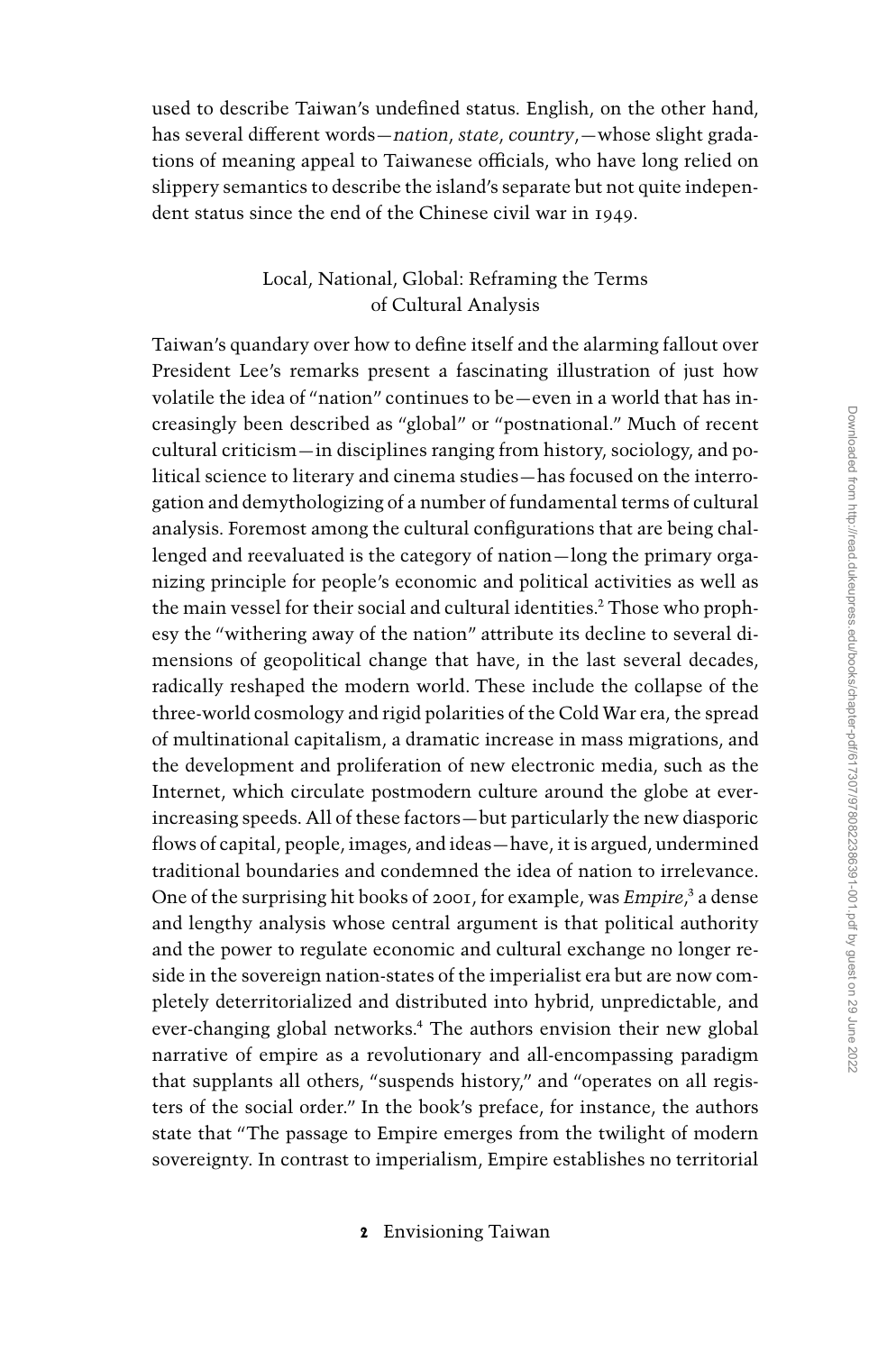center of power and does not rely on fixed boundaries or barriers. It is a decentered and deterritorializing apparatus of rule that progressively incorporates the entire global realm within its open, expanding frontiers. Empire manages hybrid identities, flexible hierarchies, and plural exchanges through modulating networks of command. The distinct national colors of the imperialist map of the world have merged and blended in the imperialist global rainbow.''<sup>5</sup> Yet, despite the almost euphoric and emancipatory tone that the authors of Empire take in declaring the nation-state dead and gone, the daily realities of global events remind us that even as the world globalizes the concept of nation continues to exert a profound influence on the perceptual frameworks of contemporary peoples. As the mounting tensions precipitated by identity politics and ethnic and religious fundamentalism in all its varieties make clear, the territorial impulse toward drawing borders and defining an ''us'' against a ''them'' remains vigorous.What the proliferation of studies on nation and nationalism over the last four decades has pointed out, however, is that it is a cultural category very much in a state of crisis.<sup>6</sup>

We find ourselves, then, at a fascinating and paradoxical juncture in which two concurrent and conflicting—though not always contradictory —modes of understanding are shaping not only the production but also the study of culture worldwide. On the one hand, there are theories of cultural multiplicity and hybridity, which emphasize the transnational nature of the newly emerging cultural spaces; on the other, there are studies that insist—perhaps in response to the perceived homogenizing power of globalization—on the continued importance of local differences and indigenous popular cultures and seek to reinscribe, if you will, the nation into the critical discourse of globalization.<sup>7</sup> While the critical terrain they inhabit may be tense and contested, these two modes of understanding are not strictly oppositional. Both are posited, as with most recent critical discourse, on a conception of nation not as something that is simply and empirically identifiable—a legally defined political entity; a geographical unity; or a linguistic, ethnic, or religious community—but as something much more nebulous: what Ernest Renan in 1882 called ''a spiritual principle'' that binds people together with common memories and a shared will, and what Benedict Anderson, in his influential 1983 work, reconceptualized as an ''imagined community.''<sup>8</sup> The work of Anderson and others marked a significant shift in thinking about the nation because, while acknowledging that its appeal is essentially emotional—a sense of identity that often arises from common experiences in a struggle against invaders or overlords from someplace else, for example—it unveils these communal sentiments as culturally constructed. Hence, the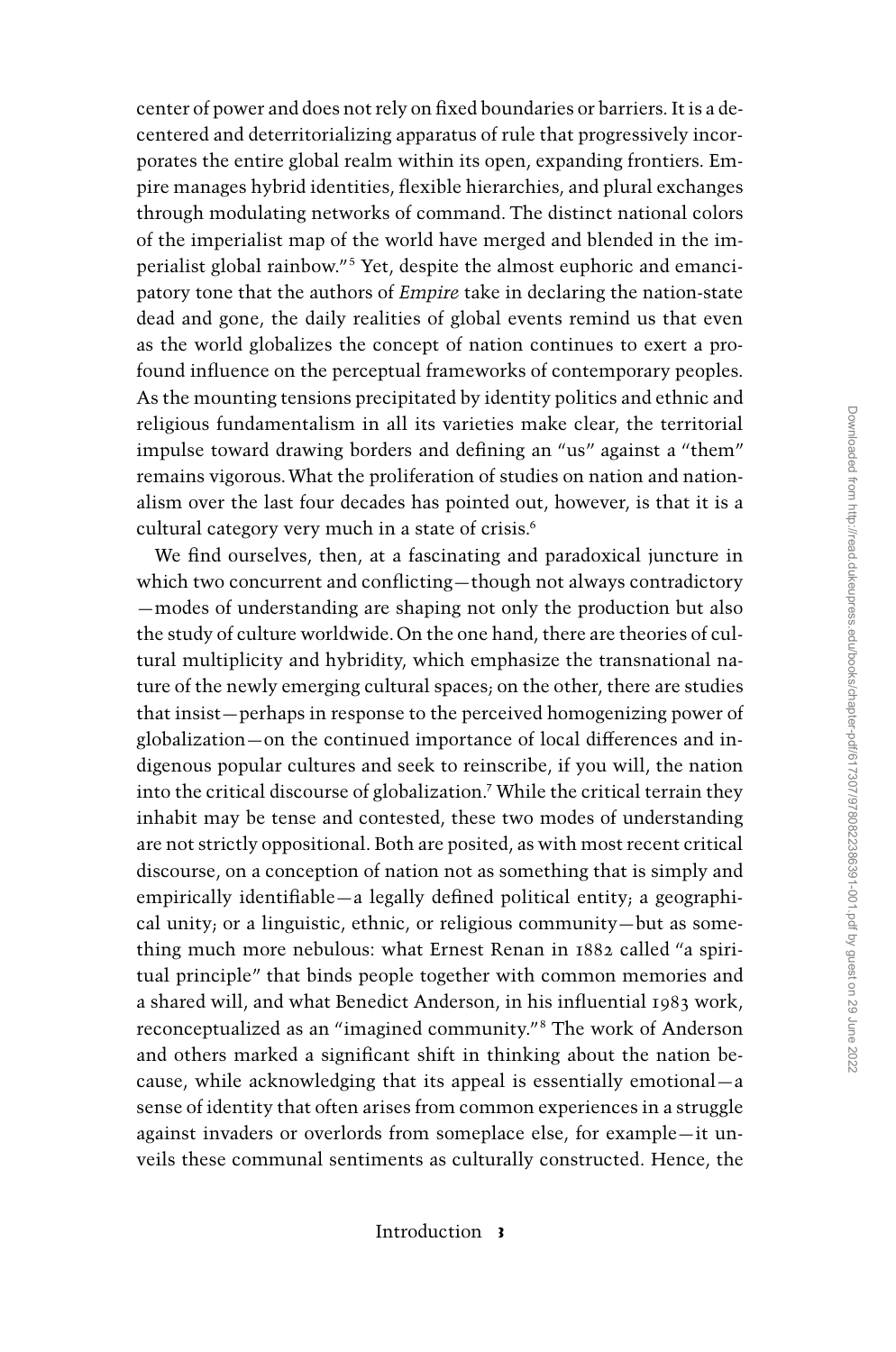Downloaded from http://read.dukeupress.edu/books/chapter-pdf/617307/9780822386391-001.pdf by guest on 29 June 2022 Downloaded from http://read.dukeupress.edu/books/chapter-pdf/617307/9780822386391-001.pdf by guest on 29 June 2022

idea of nations as ''natural'' communities linked by the ''facts'' of common blood, language, race, or soil is replaced by the recognition that they are products of the imagination—the totality of discursive and representational practices that defines and legitimizes a specific unified community (a republic) and constructs individuals as members of that collective (citizens).<sup>9</sup> As such, nation is seen as thoroughly ideological—not the ''natural destiny'' of a people but a projection of their collective fears and desires. In response to globalization and as part of a larger trend in postcolonial and postmodernist theory, the most recent critical discourse on nationhood has also moved away from a classical reliance on the traditional dyadic oppositions generated by imperialism—East/West, native/foreign, traditional/modern, past/present—toward a view of nations less categorical than relational, as interconnected structures created and re-created through repeated enunciations of cultural differences between multiple complex and historically specific influences. In the postcolonial/postmodernist understanding of the term, nation becomes ever more fluid, an always contingent and unstable discursive surface, and a continuous process of articulating difference. Unlike the retrospective gaze of the ''myth of nation,'' it focuses not only on memories of the past but also on the needs of the present and the desires of the future, more fully recognizing the role of the rhetoric of nation and cultural identity in the ongoing struggles for sociopolitical power. If the contest for sociopolitical power is intimately tied up with the cul-

tural production and manipulation of nationhood, then there are a number of reasons why modern Taiwan, with its persistent uncertainty over the issue of national identity, presents a particularly provocative site for examining the complex problematics of the local, the national, and the global. It is, after all, an island struggling to define itself and its place in the new world order at a time when categories such as nation and cultural identity are steadily being undermined. As the ongoing tensions with the People's Republic of China have underlined, the very existence of Taiwan poses a fundamental challenge to the idea of a unified Chinese nation—an imagined coherence that has, in any case, never adequately accounted for the internal tensions and myriad linguistic, ideological, and experiential differences that have shaped modern Chinese societies.<sup>10</sup> In addition, the island's political democratization over the last two decades and its focused efforts to integrate itself into new networks of global exchange have led to a sociocultural diversity that conventional conceptions of ''Chineseness'' can no longer encompass.<sup>11</sup> The capital city of Taipei, for example, has increasingly taken on the contours of a peculiar type of global city. The city itself is a curiously hybrid space, with unpredict-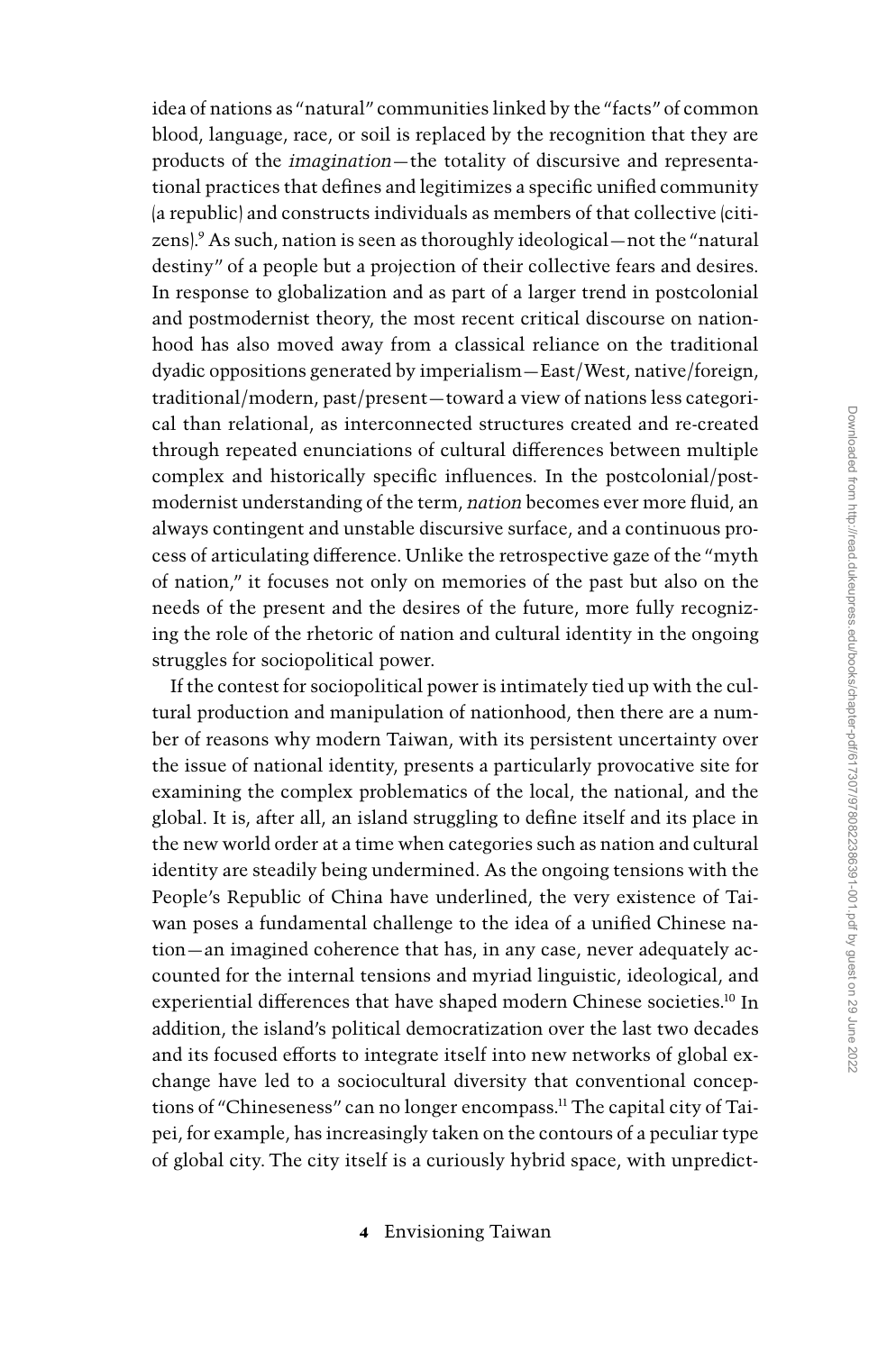able juxtapositions of tradition and modernity and a remarkably diverse mix of Asian and Western cultural influences. As in Hong Kong, an influential sector of its population is affluent, educated, and well traveled. The complex cultural heterogeneity of major Asian cities such as Taipei and the breadth and scope of the Chinese diaspora are important to current discussions of culture and globalization because they highlight the changes in global dynamics that have undermined the efficacy of existing categories of cultural analysis, particularly by exposing the limitations of conventional models of the nation.

## Postcolonial Global Awareness and the Indigenization (本土化) of Post–Martial Law Taiwan

Taiwan in the twenty-first century is, even to the casual observer, a remarkably different place than it was fifteen or twenty years ago. Today the people of Taiwan enjoy a healthy economy, one of the highest standards of living in Asia, and a diverse array of consumer goods, services, and entertainment whose variety and availability rivals that of any Western industrial nation. The population is relatively well educated and well traveled, contributing to the enrichment of a culture that has become increasingly tolerant of diversity. The island's freewheeling print and electronic media have proliferated in recent years and, like the raucous street demonstrations and boisterous legislative sessions that are now so commonplace, have become public forums for lively and enthusiastic debate about all manner of topics—personal, social, or political. In short, Taiwan is well on its way toward becoming a truly democratic society. What is most astonishing about Taiwan's democratization is how, after so many decades of autocratic and repressive rule in which Taiwanese natives had no political voice, the mainlander minority has, gradually and with relatively little turmoil, transferred control of the island's government and cultural institutions to the Taiwanese majority. Indeed, the process of liberalization that has allowed Taiwan to evolve, in a mere two decades, from severe and authoritarian one-party dictatorship with zero tolerance for political dissent or unorthodox ideas to a vigorous young democracy in which almost anything goes was initiated from within the long-ruling Kuomintang (國民黨), or kmt, regime itself. It was Generalissimo Chiang Kai-shek's (蔣介石) son and successor, Chiang Ching-kuo (蔣經國), who first set the wheels of reform in motion. Before his death in 1988, Chiang Ching-kuo took several steps toward shifting the balance of power in Taiwan back to the native population. These included selecting Taiwan-born men to serve as his vice president in 1978 and 1984, allowing previously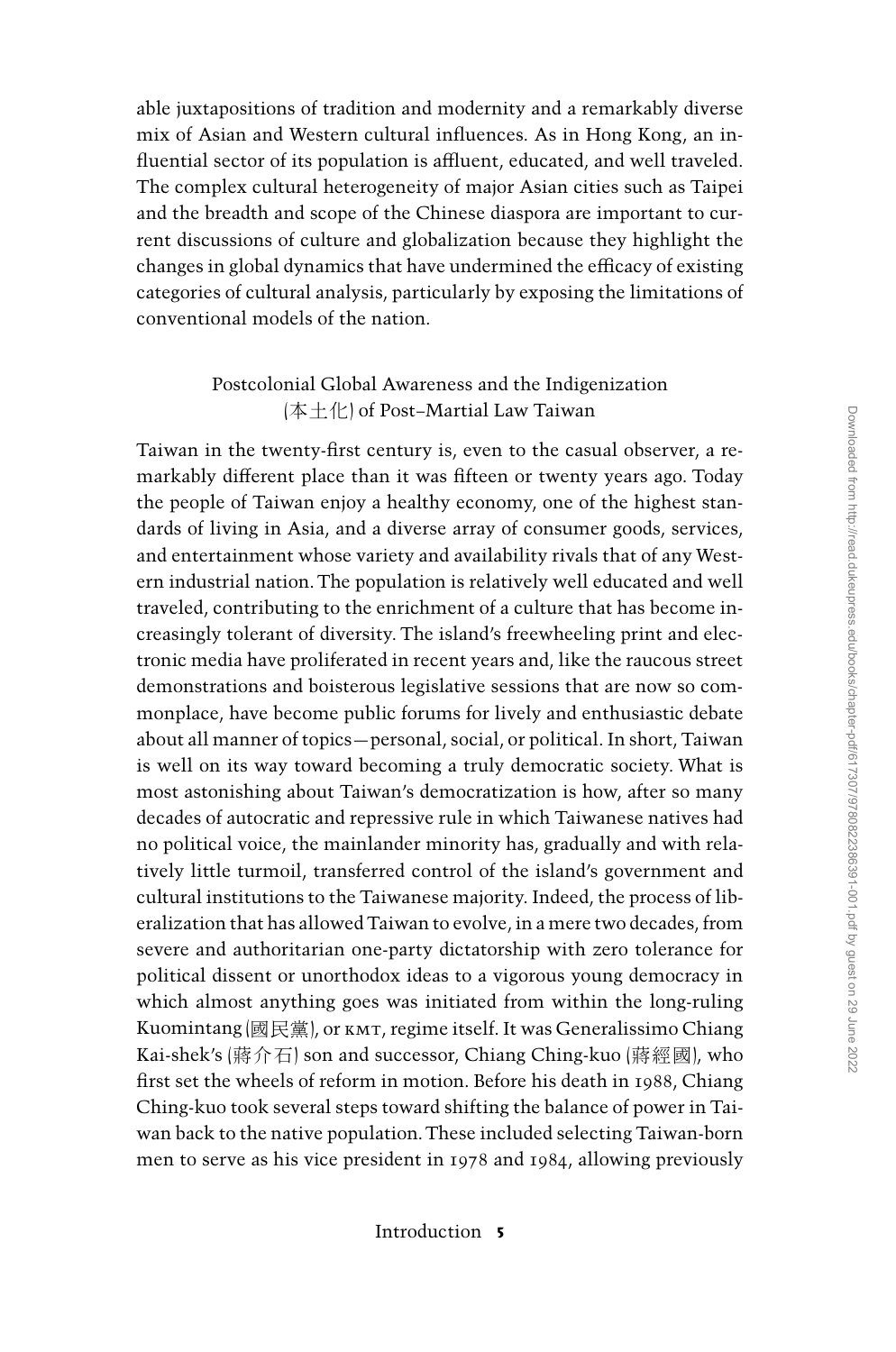illegal opposition groups to merge and form the Democratic Progressive Party in 1986, and lifting martial law in 1987. Whatever Chiang's objectives were in initiating these liberalizations, though, it is unlikely that he could have imagined the breadth and depth of change that characterizes today's Taiwan. In all dimensions of life—cultural and social, as well as political—the island is rapidly being ''indigenized,'' looking less and less like the Republic of China and more and more like Taiwan.

Chiang was succeeded, for instance, by a president, Lee Teng-hui, and a premier, Lien Chan (連戰), who are both Taiwanese. Thanks to the institution of direct elections in the early 1990s, the majority of members in the National Assembly and Legislative Yuan—once monopolized by elderly mainlanders—are also native-born islanders. In the years since the lifting of martial law, many former political prisoners jailed by the kmt have been released, and dissidents who went into forced or self-imposed exile have returned to participate in the young democracy. The Nationalists's sacred vision of a unified Republic of China suffered severe blows in 1993, when the objective of ''recovering the mainland'' was formally abandoned, and again in 1997, when Taiwan's provincial government was dissolved. All of these factors have contributed to the increasingly strong demands for a reassessment of the island's ''national'' identity, including the possibility of an independent Taiwan. As president, Lee Teng-hui was notably tolerant of pro-independence agitators. While he continued to at least pay lip service to the idea of a reunified China, he never tried to hide his own lack of historical or sentimental attachment to the mainland. Born in 1923 to a Taiwanese rice farmer, Lee is a devout Christian who received an elite education under the Japanese, first at one of the island's best colonial schools and later at Kyoto Imperial University.<sup>12</sup> He also spent several years doing graduate work in agronomy in the United States, receiving a master's degree from Iowa State University, and a doctorate from Cornell. In private and in public, he is fond of emphasizing his cultural hybridity and frequently points out that he did not learn Mandarin until the age of twenty-one and still speaks it with a heavy Taiwanese accent. He also acknowledges that he has always considered the kmt government, which arrived in Taiwan in 1945, to be a foreign regime. As for his official position on Taiwan's status, Lee prefers maintenance of the status quo—''no reunification and no independence''—a deliberately vague strategy that he himself calls ''creative ambiguity.''<sup>13</sup> He articulated his views most clearly in his 1999 book The Road to Democracy: Taiwan's Pursuit of Identity, which demonstrated his determination to carve out and define a space for the island in the new world order.<sup>14</sup> Lee's vision of Taiwan revolves around two central ideas—existence and experience—

6 Envisioning Taiwan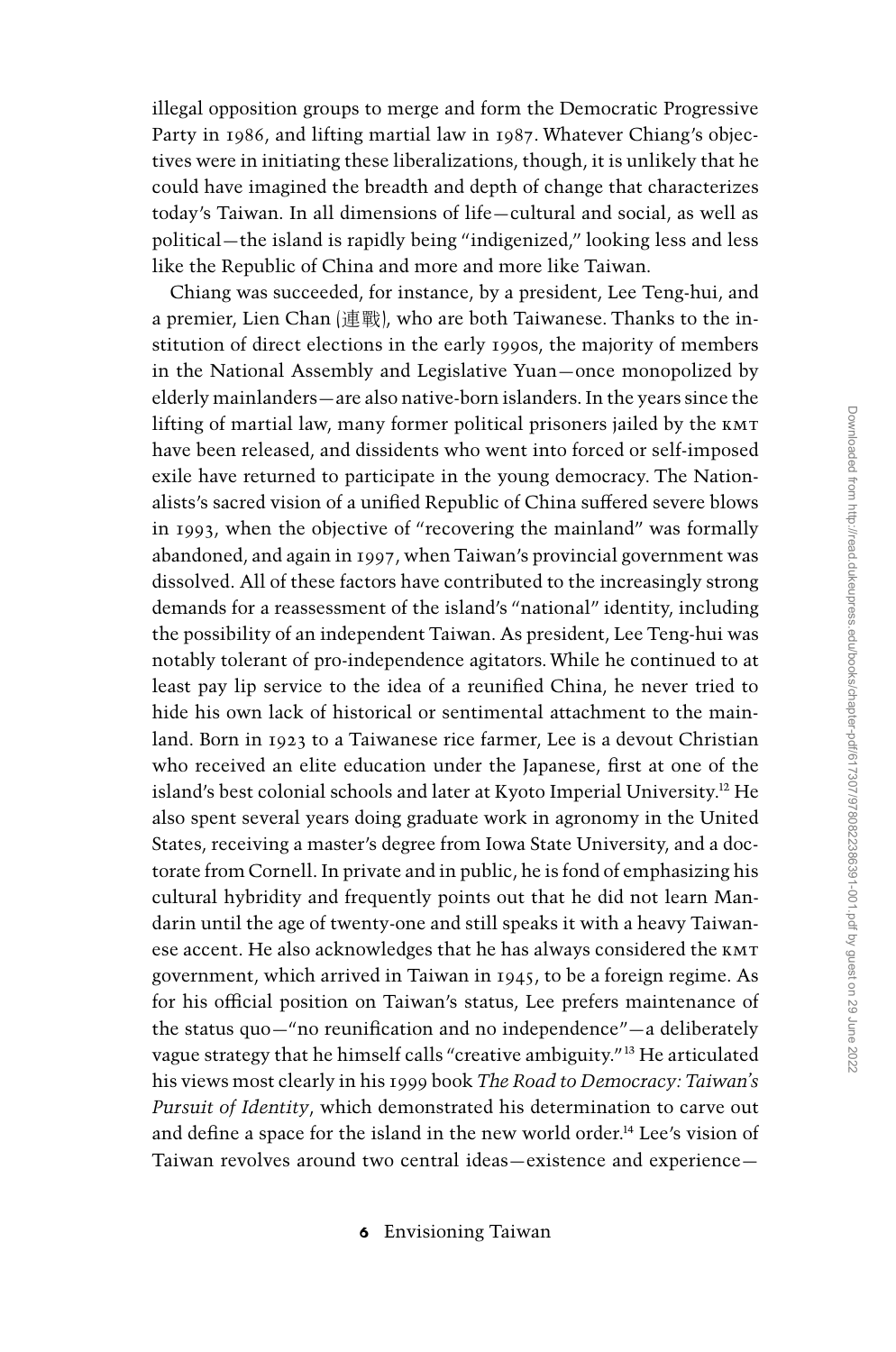which in many ways reflect the current tensions and interplay between globalization and the persistent appeal of the national. Unable to declare Taiwan's independence as a nation-state yet determined to continually articulate and assert its undeniable existence and central importance in the new global community, Lee made it a priority to integrate the island into emergent networks of transnational exchange—whether strengthening economic ties worldwide, entering into joint ventures in manufacturing, or encouraging cultural interaction via student exchange programs, the Internet, and other forms of global communication. While Lee envisions recognition in the United Nations as Taiwan's ultimate goal in its quest for legitimization, he feels that active participation in other international organizations—the World Trade Organization, the International Monetary Fund, the World Bank—are equally vital. As president, he found creative ways to rally support for Taiwan through the use of unorthodox tactics that one analyst has dubbed ''dollar diplomacy, vacation diplomacy, and golf diplomacy.''15

While he was reaching out across borders to ensure Taiwan's participation in global networks, however, Lee was also encouraging the exploration and closer examination of the historical, sociological, and cultural specifics of the Taiwanese experience. Hence, it is not only that the island's affluence and increasing integration into global networks have made Taiwan a more culturally diverse, less sinocentric society, but also that in recent years the island has been redefining itself by deliberately rejecting the mainland Chinese heritage imposed by the kmt in favor of a more local identity.<sup>16</sup> The enthusiastic rediscovery of Taiwan's historical past and indigenous culture—discouraged if not altogether forbidden in the days before reform—can be seen in any bookstore, where shelves are suddenly overflowing with books about all things Taiwanese: history, literature, visual arts, crafts, music, folklore, and politics. Trendy restaurants, teahouses, and pubs not only feature Taiwanese cuisine, but also strive, in their decor, to re-create the ambiance of the island's pre-kmt past. Emblematic of this assertion of Taiwanese identity is the revival of the local dialect.Where it was once considered vulgar to speak Taiwanese, it is now not only acceptable in any social context but even fashionable.<sup>17</sup> Anyone campaigning for public office, for example, must at least try to speak the local dialect.<sup>18</sup>

Lee Teng-hui was succeeded as president in 2000 by Chen Shui-bian (陳水扁), another native Taiwanese who is a member of the pro-independence Democratic Progressive Party. Despite his party's official stance, Chen has not taken the step of declaring Taiwan an independent nation but instead has continued on the course of ''creative ambiguity'' pursued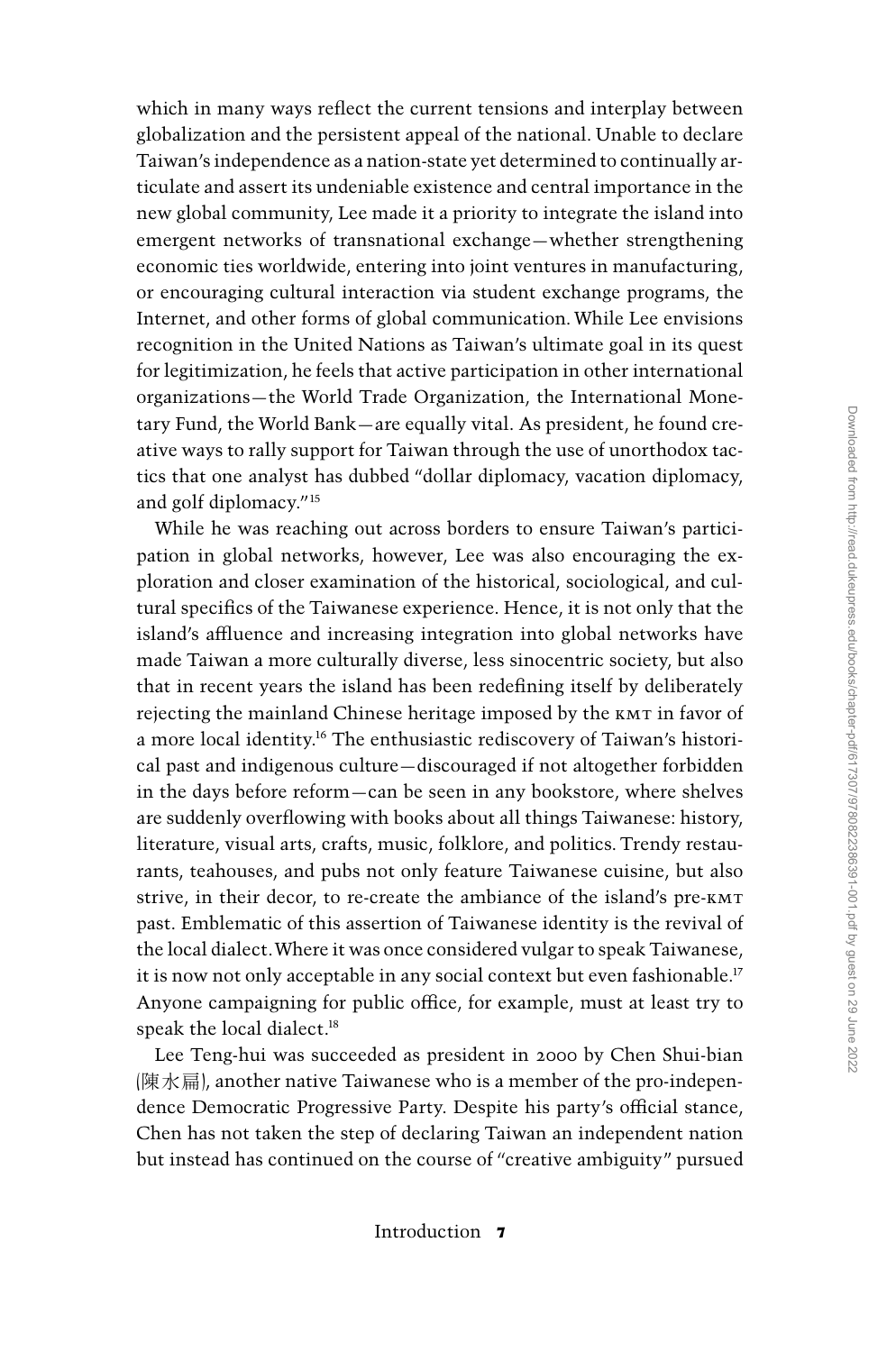by his predecessor,<sup>19</sup> taking incremental but steady steps toward asserting Taiwan's existence and global significance—all with an eye toward ending its diplomatic isolation.<sup>20</sup> Like Lee, he has also sought to nurture a sense of separate Taiwanese identity both within the island and without. Chen's government, for instance, continues to encourage the reexamination of Taiwanese history and has opened up the processes of democratization to include members of the island's population who have long been suppressed and neglected.<sup>21</sup> The government has also taken small but significant steps that signal its determination to assert Taiwan's separateness from China and the kmt legacy. In January of 2002, for instance, it decided to stamp its passports with the phrase ''Issued in Taiwan'' rather than ''Issued in the Republic of China.'' It is also considering a plan to rename its overseas liaison bureaus—defacto embassies that are called Taipei Economic and Cultural Affairs Offices in deference to Beijing's sensitivities—Taiwan Representative Offices.<sup>22</sup>

## Taiwan: The Nation in the Cultural Imaginary

National liberation is essentially an act of culture. —Frantz Fanon and Amilcar Cabral

Democratization, indigenization, the emergence of a vigorous native Taiwanese consciousness—all these recent changes have emboldened, even compelled, the island's residents to challenge long-held assumptions about their status as a people, about their relationship with China, about their role in determining the island's future, in short, to ask questions about Taiwan's identity as a nation.While political democratization since the martial law era has been dramatic and the ''indigenization'' of Taiwan has contributed to the surfacing of a newly vital and refreshingly uncensored native consciousness, it is important to understand that these changes are not so much manifestations of a cataclysmic shift in Taiwanese life as the culmination of a decades-long process of social and cultural decolonization—a process in which the island's popular cultural forms have been deeply implicated, particularly in the construction and articulation of a Taiwanese nation. Indeed, many of the issues surrounding Taiwanese identity that are only now being debated in the island's political circles have long found articulation in Taiwanese literature and cinema. This study, therefore, puts aside the question of whether Taiwan is a nation in any legal or political sense in order to focus on the island's cultural polemics, attempting to trace the growth and evolution of a Taiwanese sense of itself as a separate and distinct entity through an examination of

8 Envisioning Taiwan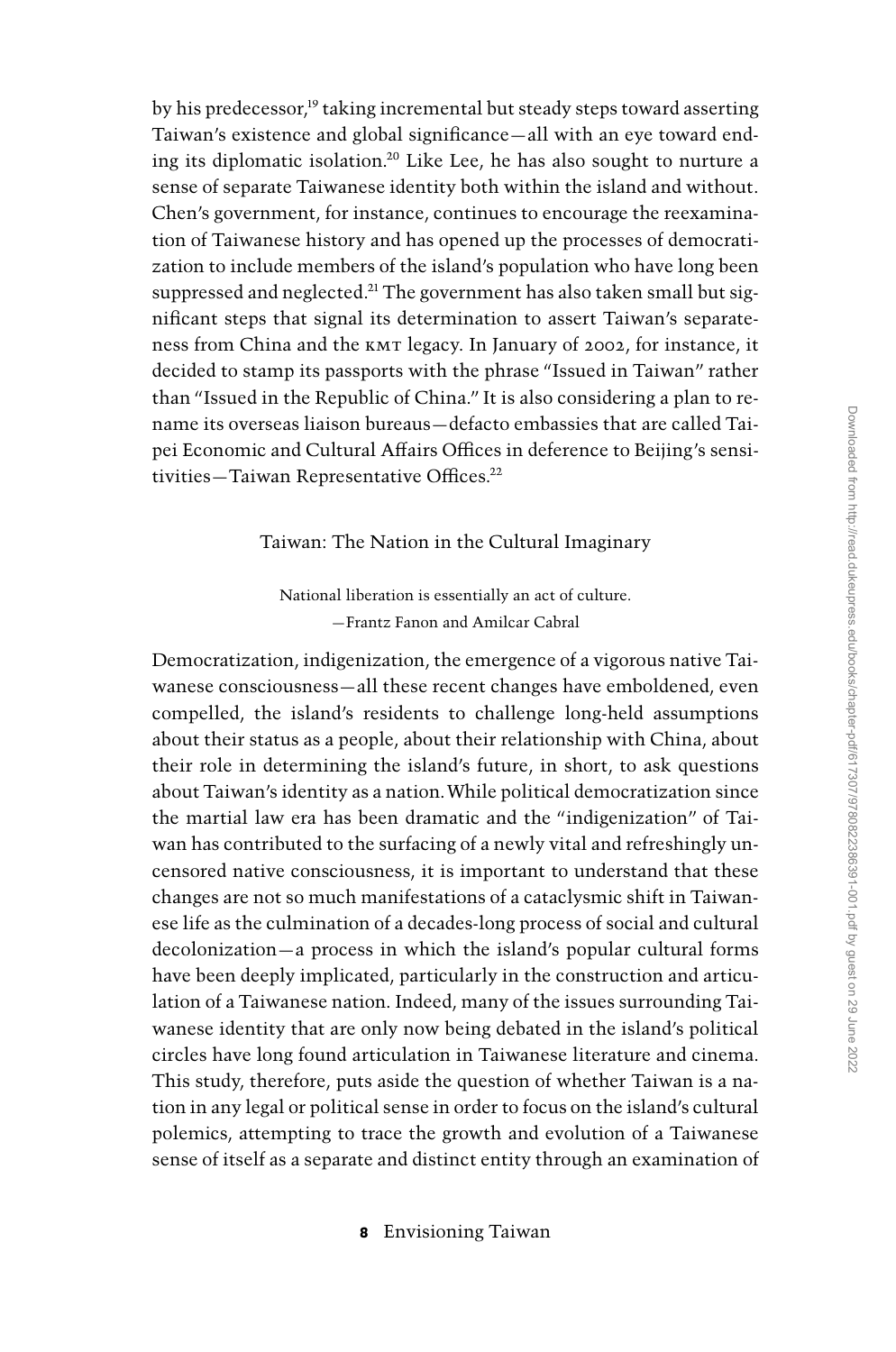the diverse and multiple ways in which the rhetoric of nation has been produced, manipulated, and transformed in the Taiwanese cultural imagination.<sup>23</sup> At the heart of this investigation are two cultural phenomena one literary and one cinematic—whose textual and visual representations of the ''Taiwan experience'' during the past several decades have been critical for the emergence of a uniquely Taiwanese consciousness and whose histories have intersected and engaged the rhetoric of nation in volatile and mutually illuminating ways.<sup>24</sup> The study begins with the literary movement known as hsiang-t'u (鄉土), regionalist or nativist literature that first emerged in Taiwan during the late 1960s and flourished in the 1970s. One of the earliest attempts to articulate a distinctly Taiwanese cultural identity, this influential literary movement included native Taiwanese authors such as Wang Chen-ho (王禎和) and Ch'en Ying-chen (陳映真), but its undisputed master, Hwang Chun-ming (黃春明), is the primary focus of analysis.<sup>25</sup> Hwang's hsiang-t'u stories are notable not only for the richness and complexity of their depictions of contemporary Taiwanese life but also for their inherently cinematic qualities.<sup>26</sup> It is these qualities that not only put his writing at the center of inspired debates about aesthetic and cultural nationalism among his contemporaries but also gave his works lasting resonance and influence among those who followed, including the filmmakers who were part of the cinematic movement known as Taiwanese New Cinema (臺灣新電影). Emerging in the 1980s, Taiwanese New Cinema put Taiwanese filmmaking on the international map and is thought by many to be the heir to the nativist cultural traditions of hsiang-t'u literature. Many of its participants do indeed have direct links to the literary movement that preceded it, and one of the key works that marked its birth was in fact an anthology film based on three of Hwang Chun-ming's short stories.<sup>27</sup> Hwang's counterpart in Taiwanese New Cinema is the director Hou Hsiao-hsien (候孝賢), a filmmaker who shares Hwang's commitment to capturing the everyday realities of the Taiwanese sociohistorical experience. He has come to represent, both in Taiwan and to the international community, this new direction in Taiwanese filmmaking.<sup>28</sup> It is on Hou's body of work, therefore, that this study focuses.

What unites the literature of Hwang Chun-ming and the films of Hou Hsiao-hsien and makes their works central to any investigation of Taiwanese nationhood is their common fascination with the sociohistorical specificities of the modern Taiwanese experience and their attempts to formulate a sense of Taiwanese cultural identity. Hwang and Hou represent the generations whose formative years coincided with the decades of enormous economic and sociocultural change that Taiwan experienced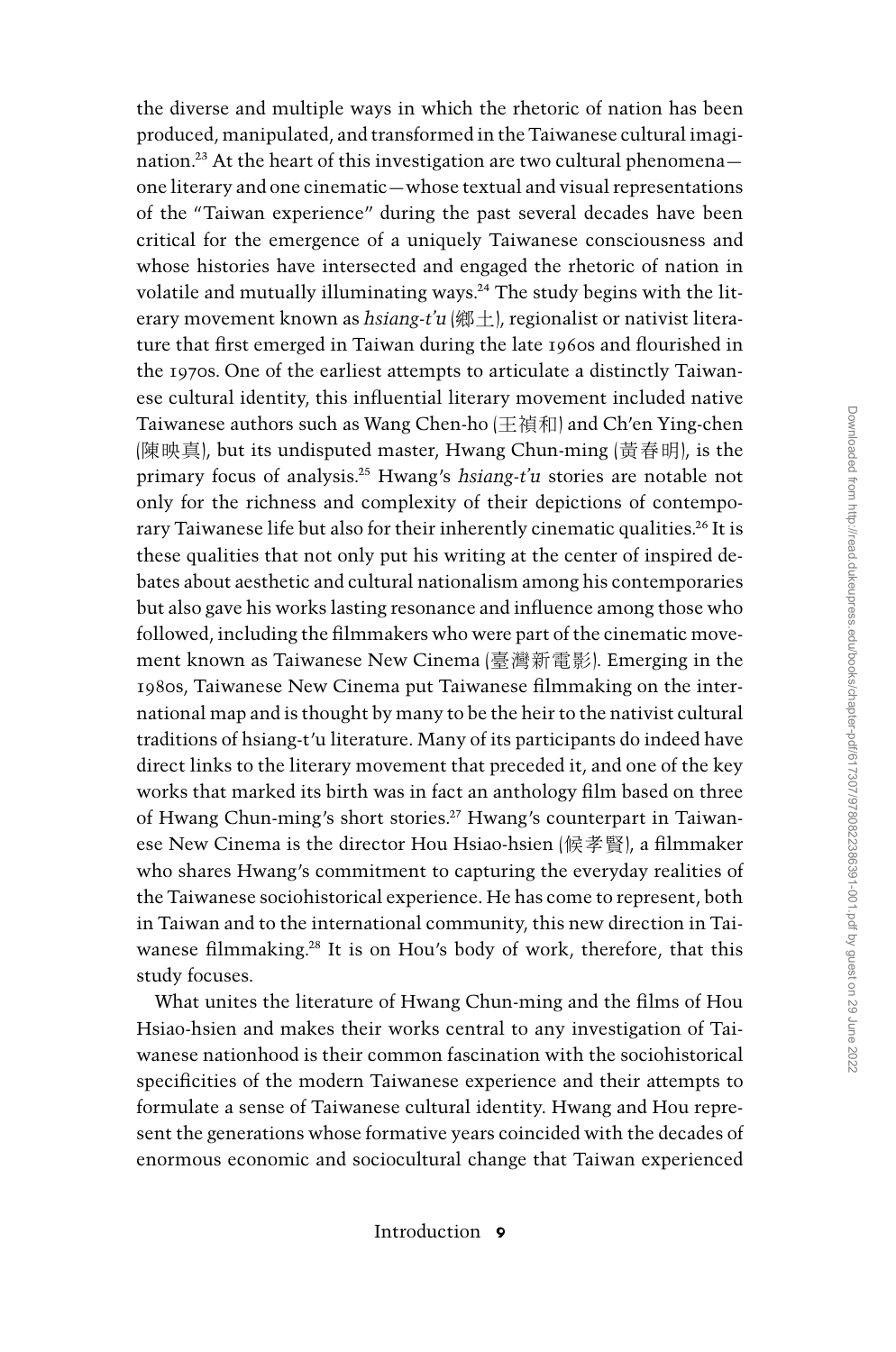following World War II, during which time the island was transformed from a primarily rural agrarian society to a modern urban industrial economy. They and their contemporaries have personally experienced the rewards of this explosive growth: an increase in material wealth, improved standards of living, and Taiwan's entry into the global order as a rising economic power. They have also, however, witnessed the costs: overcrowding, pollution, an increasingly pronounced gap between metropolitan cities and rural villages, a breakdown of traditional social relationships, and manic consumerism precipitated by a deluge of American, European, and Japanese products into the Taiwanese market. Moreover, they have been shaped by the tensions and conflicts that arose between the island's mainlander ruling elite and its native population, imported ideologies and indigenous traditions, and global imperatives and local needs. It is on these experiences of economic, cultural, and political colonialism, therefore, that they draw in their quest for an understanding of the modern Taiwanese experience. Deeply concerned about the future trajectory of the island's development, they turn a critical eye on the past and the present in search of answers to essential questions of culture and identity: What is Taiwan, how did it get here, and where is it likely to go? What are the most urgent problems and challenges it faces today? What does it mean to be Taiwanese now and what might it mean in the future?

The opening chapters of this study aim both to establish a theoretical framework drawn from a broad diversity of critical discourses—including historiography, literary and film criticism, and postcolonial cultural studies—and to articulate points of intersection between current cultural debates and the unique characteristics of Taiwan's sociohistorical development over the last several decades. Beginning with an examination of the specific historical and cultural contexts underlying the emergence of hsiang-t'u literature in the 1960s and 1970s and the phenomenon of Taiwanese New Cinema in the 1980s, I explore the ideological significance of the themes and aesthetic strategies that set these cultural practices apart from earlier modes of writing and filmmaking in Taiwan. I offer an initial overview of the way these themes and strategies are manifested in Hwang Chun-ming's fiction and Hou Hsiao-hsien's films and examine the varying ways in which the rhetoric of nation is deployed by the critical discourse surrounding the texts. By emphasizing the critical positioning of these texts within the broader context of Taiwanese cultural discourse, I hope to suggest some ways in which the concepts and issues raised by contemporary cultural theory might illuminate the emergence of hsiangt'u literature and Taiwanese New Cinema at their particular junctures in Taiwan's history. While tracing the ways in which cultural elabora